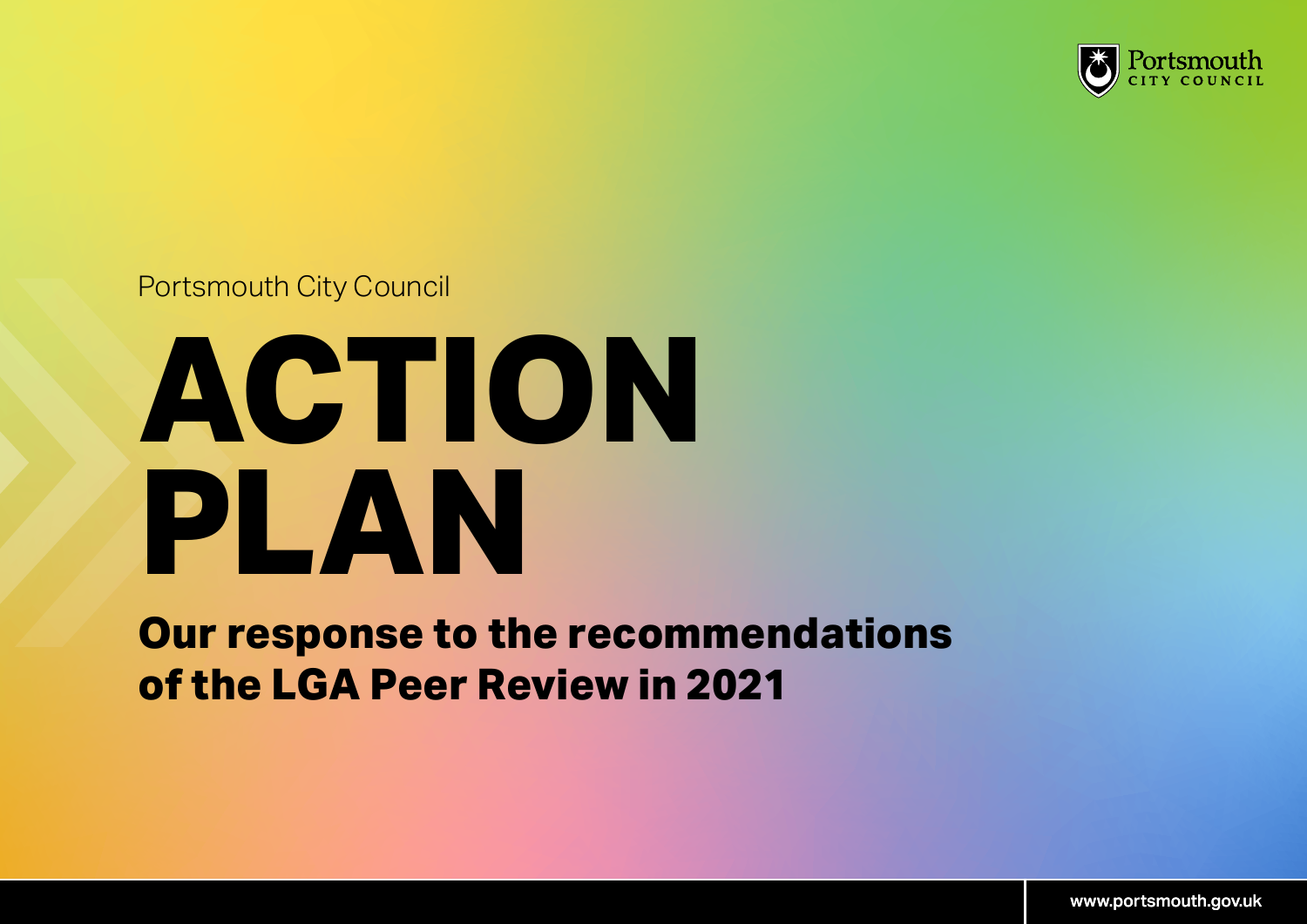## **BACKGROUND**

**In October 2021 Portsmouth City Council welcomed a Peer Challenge team from the Local Government Association (LGA) to look at how we work strategically as an organisation. You can read the full [LGA report online.](https://www.portsmouth.gov.uk/wp-content/uploads/2022/03/LGA-Corporate-Peer-Challenge-Final-Report-2021.pdf)**

To have a team of experts look at and assess the way you do things is incredibly useful. The Peer Challenge team found that Portsmouth is a good council, that is performing well and that they found the City Vision to be ambitious, clear and well-articulated.

As always there are suggestions of what we can do differently and the team made a series of recommendations of what we could do to improve the way that we operate. This action plan has been prepared in response to these recommendations. We will monitor progress through the regular Corporate Performance Management processes and report progress through the Governance, Audit and Standards Committee.

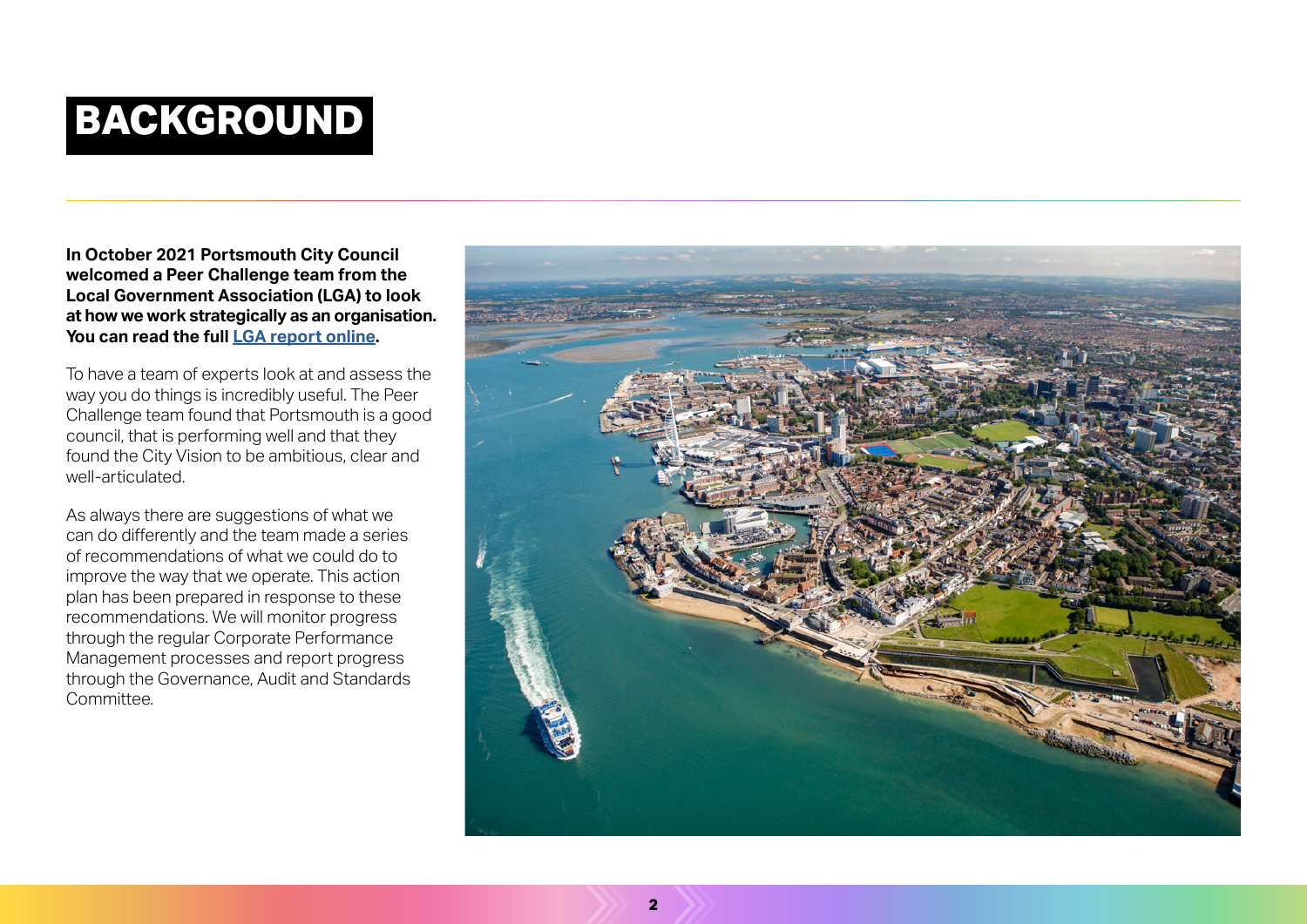| <b>REF</b>        | <b>RECOMMENDATION</b>                                                                                                                                                                                                                                                                                                                                      | <b>CONTEXT</b>                                                                                                                                                                                                                                                                                                                                                                                                                                                                                                                                                                                                                                                                                                                                                                                                                                                                                                                                                                                                                                                                                                                                                                                                                                                                                                                                                                              | <b>PROPOSED ACTION</b>                                                                                                                                                                                                                                                                                                                                                                                                                                                                                                                                                                                                                                                     | <b>BY WHO</b>                                                     | <b>BY WHEN</b>               |
|-------------------|------------------------------------------------------------------------------------------------------------------------------------------------------------------------------------------------------------------------------------------------------------------------------------------------------------------------------------------------------------|---------------------------------------------------------------------------------------------------------------------------------------------------------------------------------------------------------------------------------------------------------------------------------------------------------------------------------------------------------------------------------------------------------------------------------------------------------------------------------------------------------------------------------------------------------------------------------------------------------------------------------------------------------------------------------------------------------------------------------------------------------------------------------------------------------------------------------------------------------------------------------------------------------------------------------------------------------------------------------------------------------------------------------------------------------------------------------------------------------------------------------------------------------------------------------------------------------------------------------------------------------------------------------------------------------------------------------------------------------------------------------------------|----------------------------------------------------------------------------------------------------------------------------------------------------------------------------------------------------------------------------------------------------------------------------------------------------------------------------------------------------------------------------------------------------------------------------------------------------------------------------------------------------------------------------------------------------------------------------------------------------------------------------------------------------------------------------|-------------------------------------------------------------------|------------------------------|
| 1<br>$\mathbf{2}$ | Create more time and space<br>for collective reflection and<br>long-term planning for the<br>future (members, senior<br>officers and then jointly.<br>Create opportunities for<br>Directors, Heads of Service<br>and wider staff to come<br>together more regularly<br>to understand, discuss,<br>collaborate and contribute to<br>future Council agendas. | To allow for more time and space for strategic<br>discussions between the Directors and the<br>Cabinet it is proposed that at least two joint<br>meetings will be held every year. One of these<br>will take place after the elections and will enable<br>a discussion to take place about priorities and<br>progress in the previous year and the other<br>meeting will take place in November and will<br>enable a discussion to take place around the<br>budget process. In addition to these strategic<br>meetings, operational meetings and briefings<br>will take place between Directors and Members<br>on an ongoing basis.<br>The new management Leadership Network<br>held its first meeting recently and as part of<br>the discussion it looked at how the Council<br>could respond to the Peer Challenge. In relation<br>to this issue members of the network came<br>up with some practical examples of how we<br>could respond to these recommendations<br>including, for example, the setting up of a<br>smarter staff directory with clearer information<br>on structure, responsibilities and who does<br>what to encourage cross directorate working<br>and other ideas on how to encourage cross<br>directorate working with results discussed at<br>the Leadership Network. Much of this work can<br>be taken forward through a new Organisational<br>Development Plan. | The action for recommendations<br>1 and 2 has been put together<br>recognising the considerable<br>overlap.<br><b>Action:</b><br>1. Develop an annual<br>programme of sessions<br>that creates opportunities<br>for collection reflection and<br>long term planning.<br>• Look to set up at least<br>two strategic planning<br>meetings a year between<br>the Cabinet and the<br>Directors to discuss the<br>evidence based on issues<br>affecting the city, review<br>priorities for the coming<br>year and the progress in<br>achieving outcomes for<br>these priorities.<br>• Arrange a series of theme<br>based workshops for the<br>management Leadership<br>Network. | Chief<br>Executive<br>Director of<br>Corporate<br><b>Services</b> | May 2022<br><b>June 2022</b> |
|                   |                                                                                                                                                                                                                                                                                                                                                            |                                                                                                                                                                                                                                                                                                                                                                                                                                                                                                                                                                                                                                                                                                                                                                                                                                                                                                                                                                                                                                                                                                                                                                                                                                                                                                                                                                                             |                                                                                                                                                                                                                                                                                                                                                                                                                                                                                                                                                                                                                                                                            |                                                                   |                              |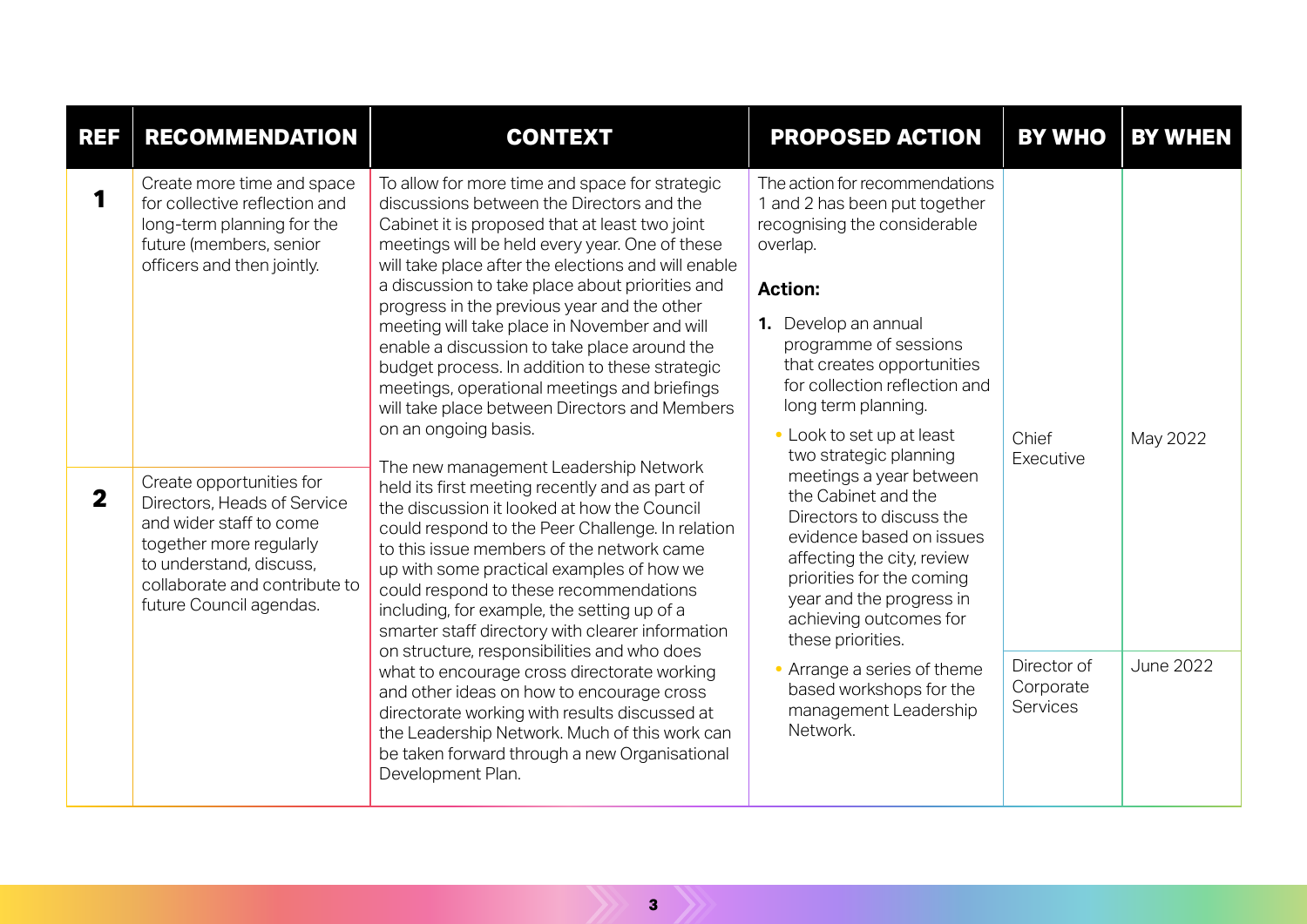| <b>REF</b> | <b>RECOMMENDATION</b>                                                                                                                                                                                                                                                  | <b>CONTEXT</b>                                                                                                                                                                                                                                                                              | <b>PROPOSED ACTION</b>                                                                                                                                                                                                                                                                                                                                                    | <b>BY WHO</b>                        | <b>BY WHEN</b> |
|------------|------------------------------------------------------------------------------------------------------------------------------------------------------------------------------------------------------------------------------------------------------------------------|---------------------------------------------------------------------------------------------------------------------------------------------------------------------------------------------------------------------------------------------------------------------------------------------|---------------------------------------------------------------------------------------------------------------------------------------------------------------------------------------------------------------------------------------------------------------------------------------------------------------------------------------------------------------------------|--------------------------------------|----------------|
| 3          | The whole Council needs<br>to collectively grip the issue<br>of the Local Plan, housing<br>supply targets and housing<br>delivery - or risk losing<br>control of its destiny in terms<br>of planning powers. It will<br>need strong cross-party<br>working to do this. | In response to the Peer Review a cross-party<br>working group on the Local Plan was set<br>up. This is a key part of the response to this<br>recommendation and is complete. Work will<br>carry on with Group Leaders to further improve<br>the workings of this cross-party working group. | 2. Implement the actions in<br>the Housing Delivery Test<br>Action Plan.                                                                                                                                                                                                                                                                                                  | Director of<br>Regeneration          | Sept 2022      |
|            |                                                                                                                                                                                                                                                                        |                                                                                                                                                                                                                                                                                             | 3. Produce an updated<br><b>Housing Delivery Action</b><br>Plan.                                                                                                                                                                                                                                                                                                          | Director of<br>Regeneration          | Oct 2022       |
| 4          | Undertake an Independent<br>Review of the internal<br>governance, constitutional<br>and scrutiny arrangements,<br>including a review of officer-<br>member behaviours and<br>the overall culture to ensure<br>closer member-officer<br>relationships.                  | This independent review will cover all of the<br>culture issues outlined in the recommendation.                                                                                                                                                                                             | 4. Work with group leaders to:<br>• commission an<br>Independent Constitutional<br>and practice review for<br>Portsmouth City Council<br>which looks at best<br>practice and encourages<br>collaborative working<br>(including the role that<br>member training can play).<br>• agree any amendments<br>to the constitution to<br>secure better working<br>relationships. | Director of<br>Corporate<br>Services | May 2022       |
|            |                                                                                                                                                                                                                                                                        |                                                                                                                                                                                                                                                                                             |                                                                                                                                                                                                                                                                                                                                                                           | Director of<br>Corporate<br>Services | May 2023       |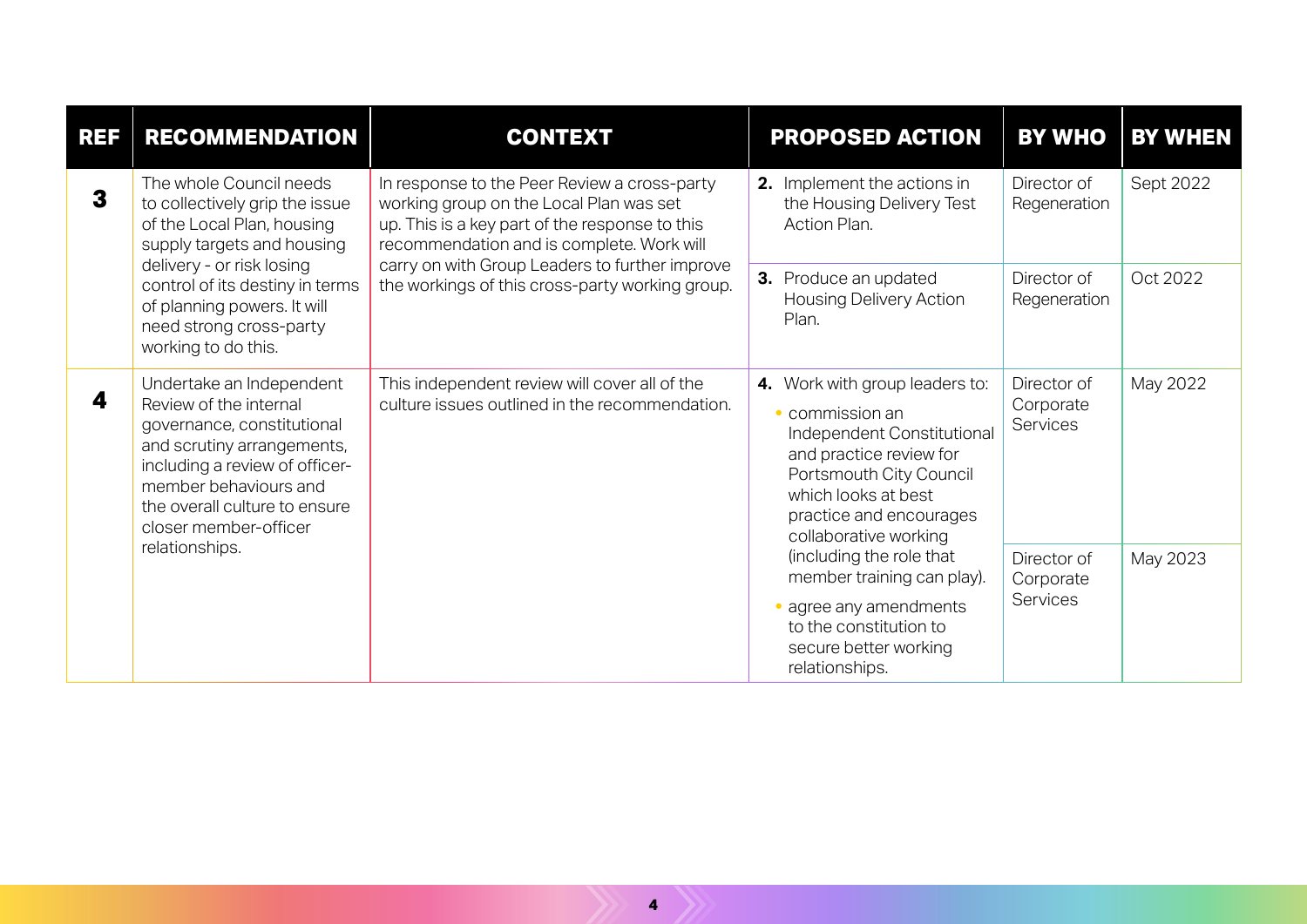| <b>REF</b> | <b>RECOMMENDATION</b>                                                                                                                                | <b>CONTEXT</b>                                                                                                                                                                                          | PROPOSED ACTION                                                                                                                                                                                                                                                                                                                                                                                                                                                                                                                                                                                    | <b>BY WHO</b>                               | <b>BY WHEN</b> |
|------------|------------------------------------------------------------------------------------------------------------------------------------------------------|---------------------------------------------------------------------------------------------------------------------------------------------------------------------------------------------------------|----------------------------------------------------------------------------------------------------------------------------------------------------------------------------------------------------------------------------------------------------------------------------------------------------------------------------------------------------------------------------------------------------------------------------------------------------------------------------------------------------------------------------------------------------------------------------------------------------|---------------------------------------------|----------------|
| 5          | Begin a dialogue with<br>members on the approach<br>to training and development<br>taking into account<br>the outcomes of the<br>independent review. | To support the proposed Member training<br>cross party working group some initial work<br>will be undertaken to assess the take-up of<br>existing opportunities for Member training and<br>development. | 5. Set up a cross party<br>working group to:<br>• consider outcomes from<br>the Independent Review<br>(see ref 4) in relation to<br>member learning and<br>development.<br>• agree a core offer of<br>training that all Members<br>must do.<br>· agree an additional offer<br>appropriate for Member<br>learning and development.<br>· agree a supplementary<br>core offer of training that<br>Members should do to<br>undertake specific roles.<br>• agree the most appropriate<br>format and channel for<br>delivery of training.<br>• act as Champions for the<br>offer back with their groups. | Director of<br>Corporate<br><b>Services</b> | Dec 2022       |
|            |                                                                                                                                                      |                                                                                                                                                                                                         |                                                                                                                                                                                                                                                                                                                                                                                                                                                                                                                                                                                                    |                                             |                |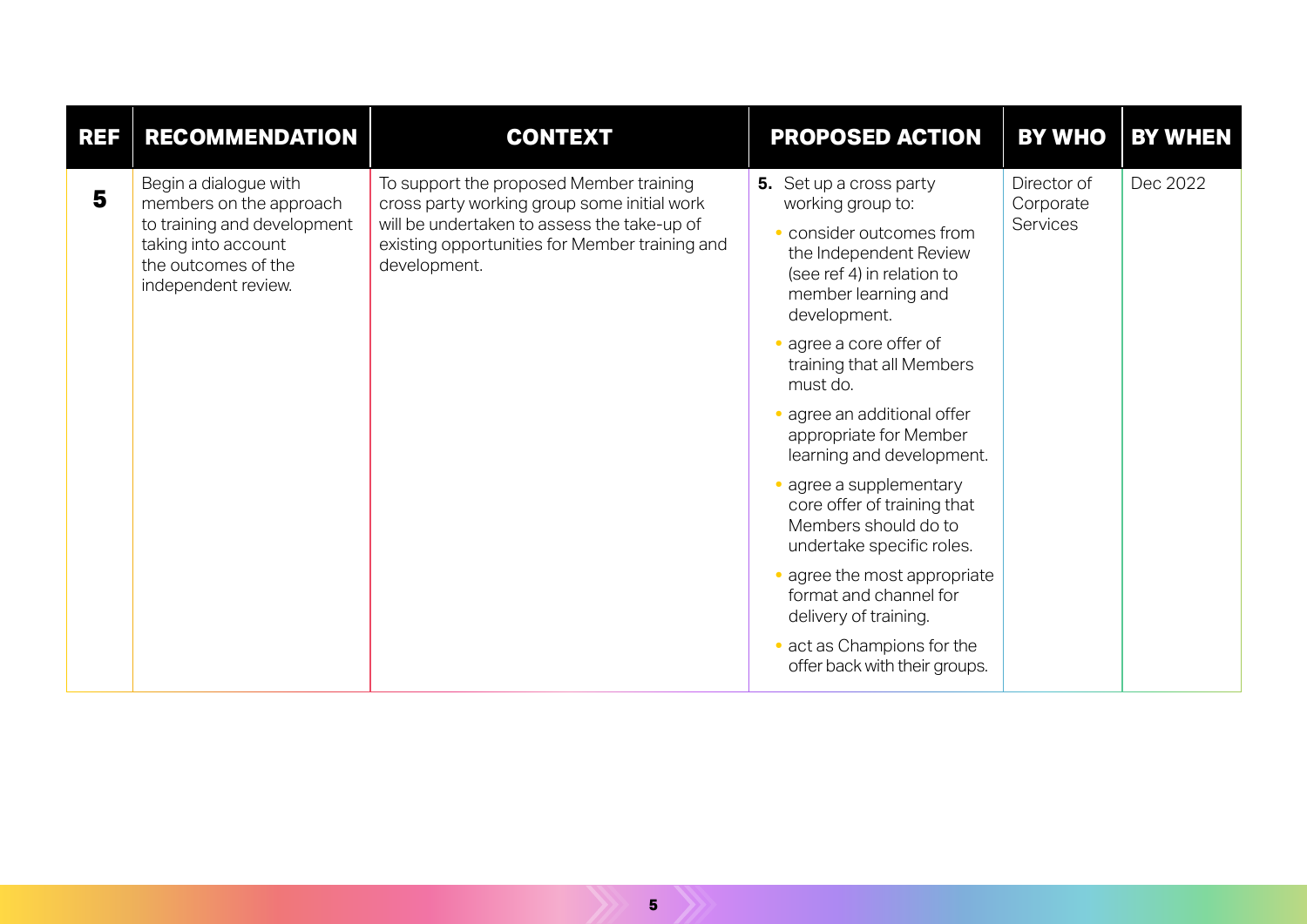| <b>REF</b> | <b>RECOMMENDATION</b>                                                                                                                                                                                                                                                                                                                                                                                                                                                                                                          | <b>CONTEXT</b>                                                                                                                                                                                                                                                                                                                               | <b>PROPOSED ACTION</b>                                                                                                                                     | <b>BY WHO</b>                               | <b>BY WHEN</b>            |
|------------|--------------------------------------------------------------------------------------------------------------------------------------------------------------------------------------------------------------------------------------------------------------------------------------------------------------------------------------------------------------------------------------------------------------------------------------------------------------------------------------------------------------------------------|----------------------------------------------------------------------------------------------------------------------------------------------------------------------------------------------------------------------------------------------------------------------------------------------------------------------------------------------|------------------------------------------------------------------------------------------------------------------------------------------------------------|---------------------------------------------|---------------------------|
| 6          | Since the Corporate Peer Challenge the Council<br>Develop a strong corporate<br>has appointed an Equalities & Diversity Officer<br>approach to the equalities,<br>diversity and inclusion<br>and a Community Engagement and Inclusion<br>agenda, learn from good<br>Programme Manager. In response to the Peer<br>practice and ensure it is<br>Challenge Steering Groups are being set up and<br>embedded across the<br>action plans agreed which will be monitored<br>organisation.<br>through existing governance processes. | 6. Set up an Equalities,<br>Diversity & Inclusion (EDI)<br>steering group and an<br>Engagement & involvement<br>Network and agree terms of<br>reference for both groups.                                                                                                                                                                     | Director of<br>Corporate<br><b>Services</b>                                                                                                                | May 2022                                    |                           |
|            |                                                                                                                                                                                                                                                                                                                                                                                                                                                                                                                                |                                                                                                                                                                                                                                                                                                                                              | 7. Undertake an EDI self-<br>assessment of the Council<br>based on the Local<br>Government Framework<br>document 2021.                                     | Director of<br>Corporate<br><b>Services</b> | <b>June 2022</b>          |
|            |                                                                                                                                                                                                                                                                                                                                                                                                                                                                                                                                |                                                                                                                                                                                                                                                                                                                                              | 8. Use the self-assessment to<br>underpin the creation of the<br>new Strategy 2022-2025.                                                                   | Director of<br>Corporate<br>Services        | Nov 2022                  |
| 7          | Review the key strategies<br>and plans in the light of<br>Brexit, the pandemic and<br>other external changes,<br>balancing short and long<br>term issues e.g. city centre.                                                                                                                                                                                                                                                                                                                                                     | The corporate analysis of all the external factors<br>affecting the organisation will be a resource<br>for all directors to use to review any existing<br>strategies and plans. Any revisions can be<br>reported back through the Leadership Network<br>which will further encourage joint working and<br>understanding across directorates. | 9. Update the corporate<br>analysis that looks at all the<br>external factors that are<br>potentially impacting on<br>Portsmouth.                          | Chief<br>Executive                          | Sept 2022                 |
|            |                                                                                                                                                                                                                                                                                                                                                                                                                                                                                                                                |                                                                                                                                                                                                                                                                                                                                              | <b>10.</b> Use the updated analysis<br>as a source document to<br>review existing strategies<br>and plans and as evidence<br>for new strategies and plans. | All directors                               | March 2023<br>and ongoing |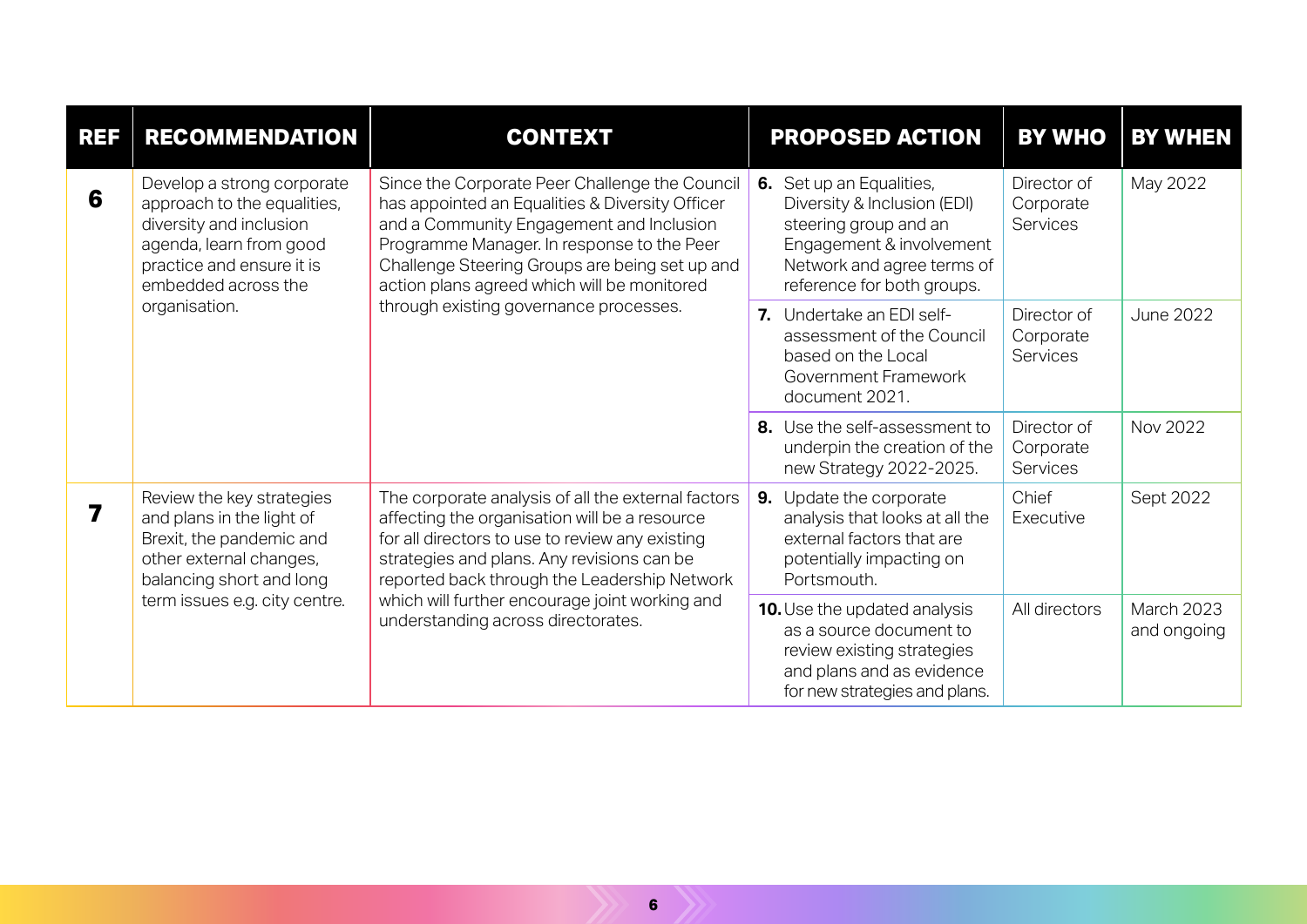| REF | <b>RECOMMENDATION</b>                                                                                                                | <b>CONTEXT</b>                                                                                                                                                                                                                                                                                                                                                                                                                                                                                                                                                                                                                                                                                                       | <b>PROPOSED ACTION</b>                                                                                                                                                                                                                                                               | <b>BY WHO</b>                                                                        | <b>BY WHEN</b>   |
|-----|--------------------------------------------------------------------------------------------------------------------------------------|----------------------------------------------------------------------------------------------------------------------------------------------------------------------------------------------------------------------------------------------------------------------------------------------------------------------------------------------------------------------------------------------------------------------------------------------------------------------------------------------------------------------------------------------------------------------------------------------------------------------------------------------------------------------------------------------------------------------|--------------------------------------------------------------------------------------------------------------------------------------------------------------------------------------------------------------------------------------------------------------------------------------|--------------------------------------------------------------------------------------|------------------|
| 8   | Find the most impactful<br>approach to health and<br>care integration changes<br>that ensures the best<br>outcomes for the people of | We continue to develop arrangements that will<br>ensure we will be an active contributor to our<br>integrated care system, as well as ensuring<br>that arrangements in Portsmouth are as<br>integrated as they can be to ensure that people                                                                                                                                                                                                                                                                                                                                                                                                                                                                          | <b>11.</b> Continue to strengthen<br>the Joint Commissioning<br>Board for Portsmouth as<br>a mechanism for driving<br>integrated commissioning.                                                                                                                                      | Chief<br>Executive<br>(as Executive<br>Lead for<br>Health<br>and Care<br>Portsmouth) | Ongoing          |
|     | Portsmouth.                                                                                                                          | experience seamless and effective services in<br>line with our vision for health and care in the city.<br>We are developing the building blocks of a<br>place-based governance and leadership in the<br>context of the maturing integrated care system,<br>and we are exploring with our Integrated Care<br>Board colleagues the mechanisms to transfer<br>learning and to use the opportunity of the<br>Integrated Care System to accelerate joint<br>working in key areas. In Portsmouth, we are<br>taking a broad approach to integration, and<br>considering how areas of the business such<br>as housing and Voluntary & Community Sector<br>capacity support are also included in the scope<br>of integration. | 12. Broaden arrangements<br>for pooling and aligning<br>budgets through a s75<br>arrangement that will mirror<br>an integrated plan for health<br>and care in Portsmouth.                                                                                                            |                                                                                      | <b>July 2022</b> |
|     |                                                                                                                                      |                                                                                                                                                                                                                                                                                                                                                                                                                                                                                                                                                                                                                                                                                                                      | 13. Develop a mechanism<br>for tracking the impact<br>of integration, so that<br>we can clearly show<br>in performance data,<br>outcomes and case study<br>evidence how integrated<br>ways of working are<br>supporting effective<br>delivery and improving<br>outcomes in the city. |                                                                                      | <b>July 2022</b> |